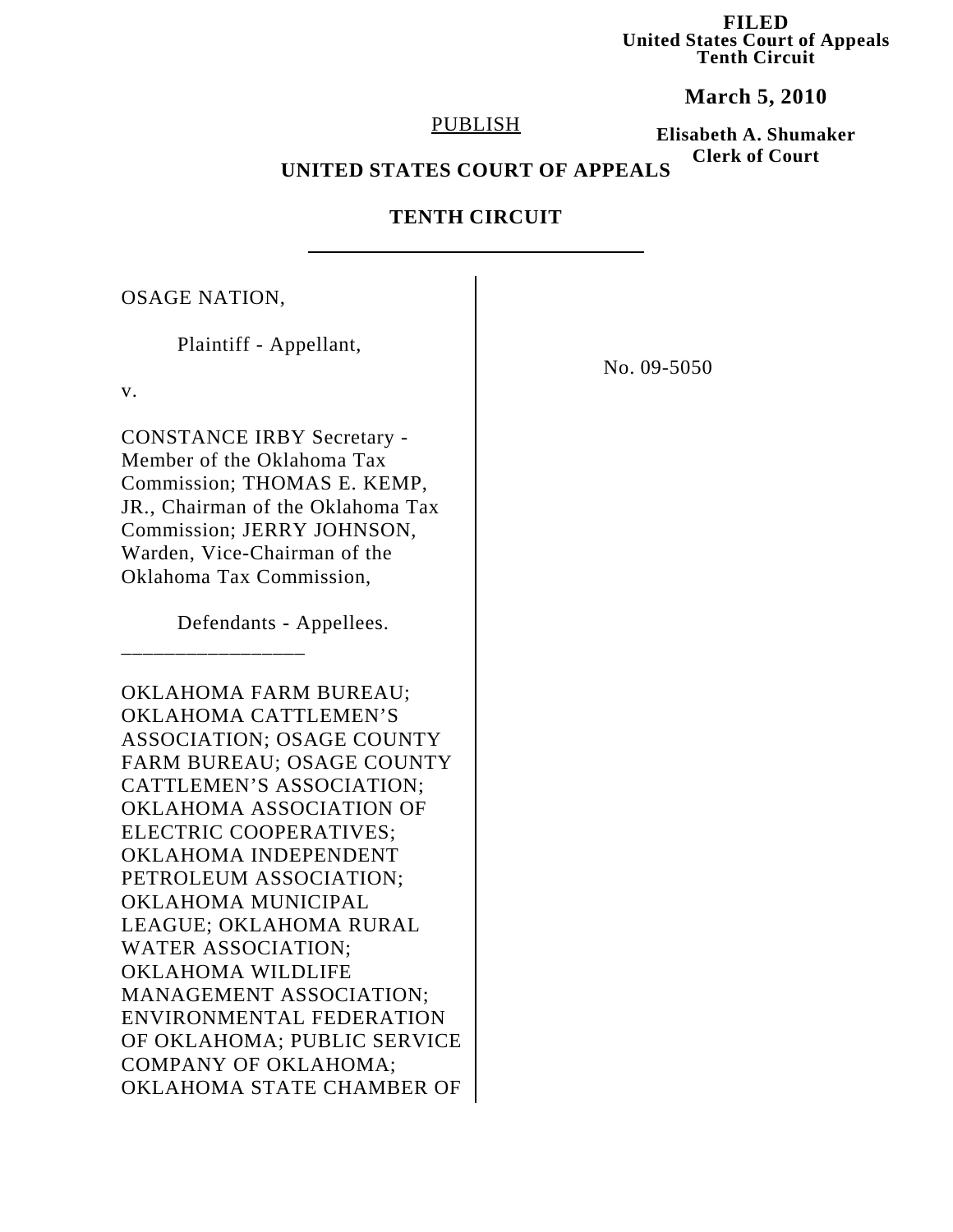## COMMERCE AND INDUSTRY,

Amici Curiae.

# **APPEAL FROM THE UNITED STATES DISTRICT COURT FOR THE NORTHERN DISTRICT OF OKLAHOMA (D.C. No. 4:01-CV-00516-JHP-FHM)**

Thomas P. Schlosser of Morisset, Schlosser & Jozwiak, Seattle, Washington (and Gary S. Pitchlynn, O. Joseph Williams and Stephanie Moser Goins of Pitchlynn & Williams, P.L.L.C., Norman Oklahoma, with him on the briefs), for Plaintiff - Appellant.

Lynn H. Slade, (William C. Scott and Joan D. Marsan of Modrall, Sperling, Roehl, Harris & Sisk, P.A., Albuquerque, New Mexico; Kathryn L. Bass, Chief Deputy General Counsel, Oklahoma Tax Commission, Oklahoma City, Oklahoma, on the brief), for Defendants - Appellees.

Steven W. Bugg and Jeff L. Todd of McAfee & Taft A Professional Corporation, Oklahoma City, Oklahoma, for Amici Curiae.

Before **TACHA**, **EBEL**, and **KELLY**, Circuit Judges.

**KELLY**, Circuit Judge.

Plaintiff-Appellant the Osage Nation ("the Nation") appeals from the grant

of summary judgment for Defendants-Appellees. The Nation sought (1) a

declaratory judgment that the Nation's reservation, which comprises all of Osage

County, Oklahoma, has not been disestablished and remains Indian country within

the meaning of 18 U.S.C. § 1151; (2) a declaratory judgment that Nation members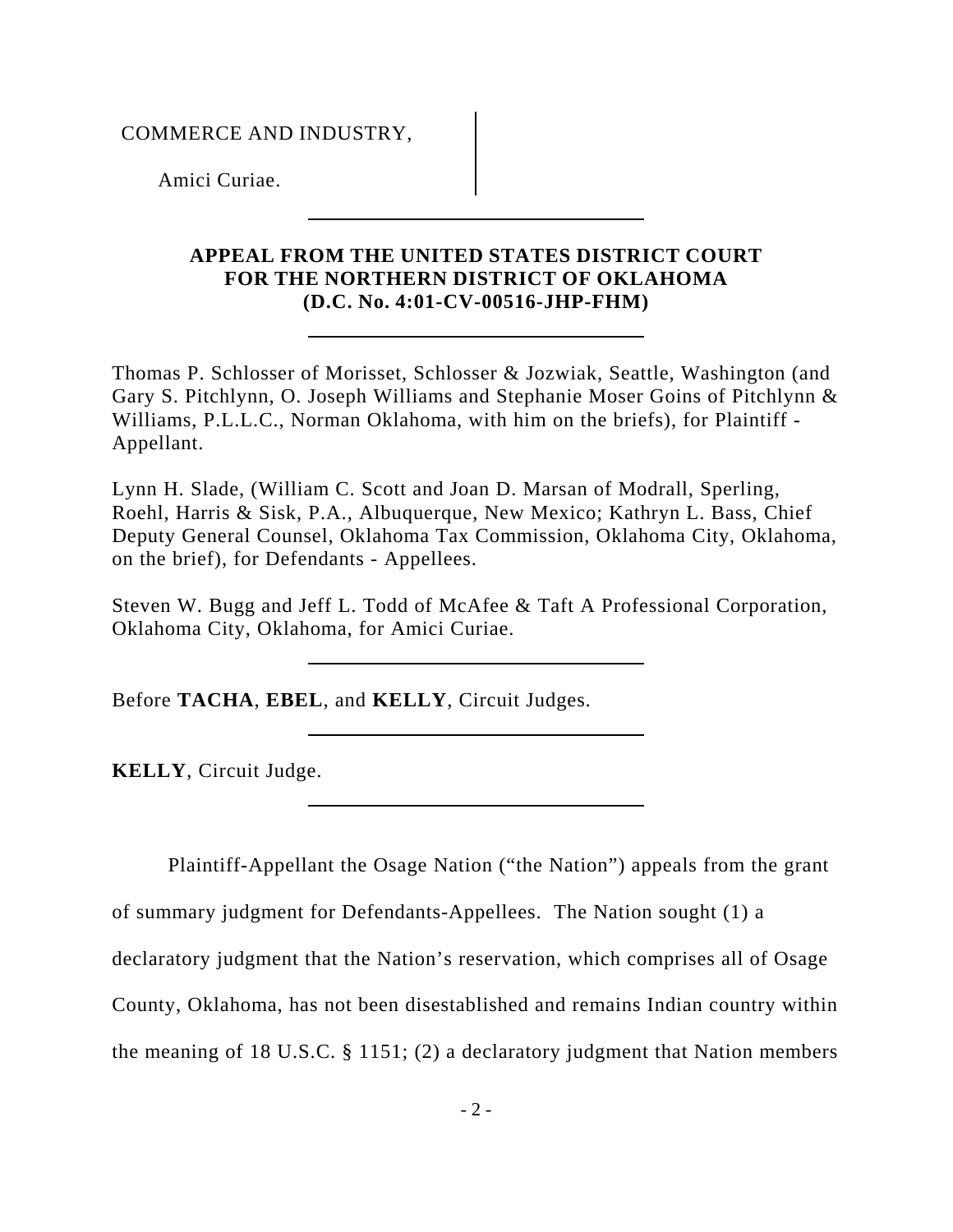who are employed and reside within the reservation's geographical boundaries are exempt from paying state income tax; and (3) injunctive relief prohibiting Defendants from collecting income tax from such tribal members. 1 Aplt. App. at 24.

The pivotal issue in this case is whether the Nation's reservation has been disestablished, not Oklahoma's tax policies. The district court held that the Osage reservation had been disestablished; that tribal members who work and live on non-trust/non-restricted land in Osage County are not exempt from state income tax; and that "[t]he Osage have not sought to reestablish their claimed reservation or to challenge [Oklahoma's] taxation until recently," and Oklahoma's longstanding reliance counsels against now establishing Osage County as a reservation. 2 Aplt. App. at 389-407. The district court also denied the Nation's Rule 59 motion. 2 Aplt. App. at 416. On appeal, the Nation argues that its reservation has never been disestablished and is coterminous with Osage County; that tribal members who work and live in Osage County are exempt from state income tax; and that the district court should not have applied equitable considerations to this case. Our jurisdiction arises under 28 U.S.C. § 1291, and because we agree that the Osage reservation has been disestablished, we affirm.

#### **Background**

In 1872, Congress established a reservation for the Osage Nation in present

-3-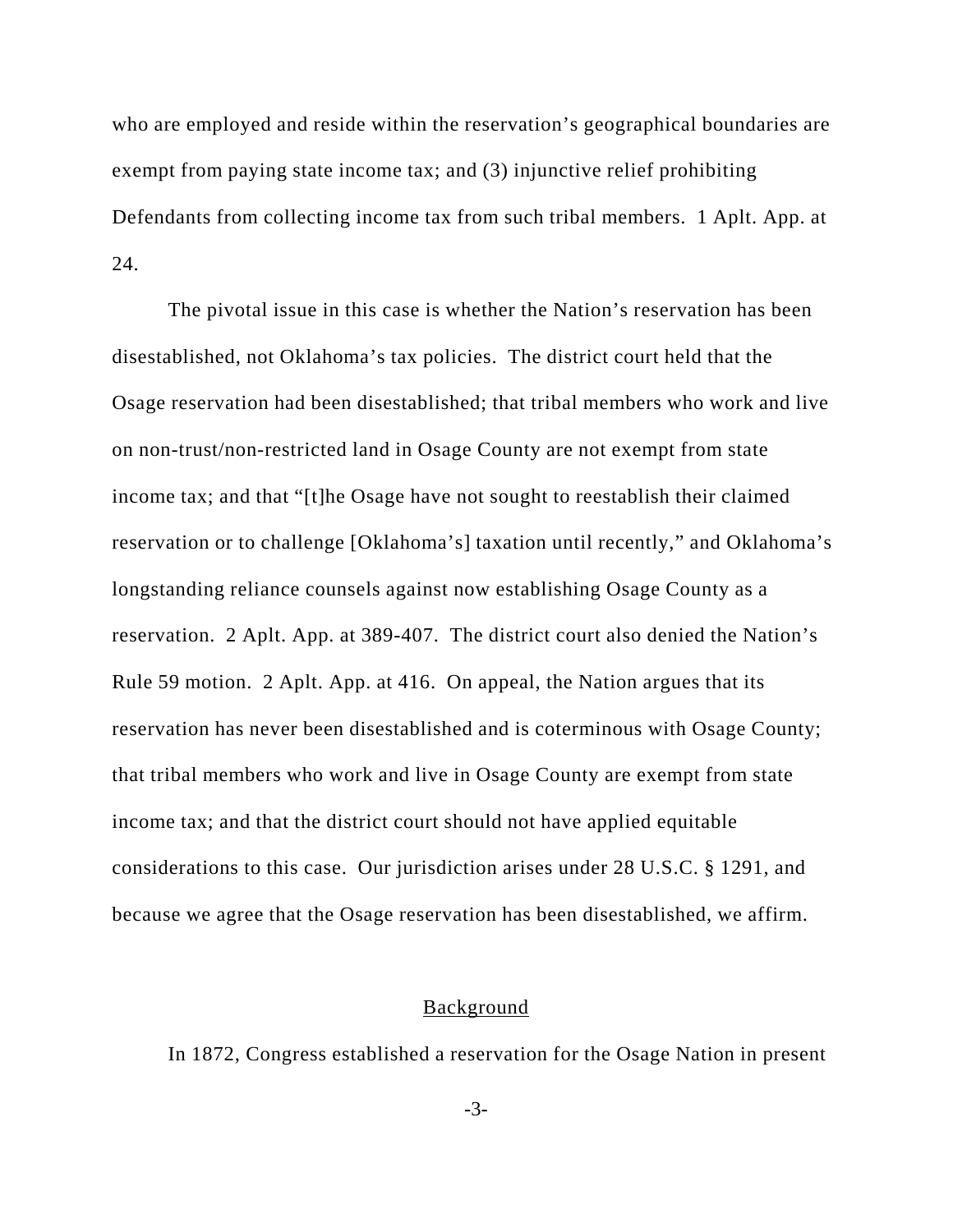day Oklahoma. See Act of June 5, 1872, ch. 310, 17 Stat. 228 (An Act to Confirm to the Great and Little Osage Indians a Reservation in the Indian Territory). In 1887, due to increased demand for land by white settlers and a desire to assimilate tribal nations, Congress passed the Indian General Allotment Act. See Act of February 8, 1887, ch. 119, 24 Stat. 388 (codified as amended at 25 U.S.C. §§ 331-334, 339, 341-342, 348-349, 354, 381). The Osage reservation was expressly exempted from this Act. 25 U.S.C. § 339. In 1907, Oklahoma became a state, and the Osage reservation was incorporated into the new state as Osage County as provided for in the Oklahoma Enabling Act. See Act of June 16, 1906, ch. 3335, 34 Stat. 267, §§ 2, 21; see also Okla. Const., art. XVII, § 8 ("The Osage Indian Reservation with its present boundaries is hereby constituted one county to be know as Osage County."). Osage County, the largest county in Oklahoma, covers about 2,250 square miles (about 3% of Oklahoma's total land area).

Contemporaneous to passing the Oklahoma Enabling Act, Congress enacted the Osage Allotment Act. See Act of June 28, 1906, ch. 3572, 34 Stat. 539. The 1906 Osage Allotment Act severed the mineral estate from the surface estate of the reservation and placed it in trust for the tribe. Id. at §§ 2-3. The Act included several provisions regarding tribal government and tribal membership and granted the Osage tribal council general tribal authority. See Logan v. Andrus, 640 F.2d 269, 270 (10th Cir. 1981) (noting that nothing in the Osage Allotment Act

-4-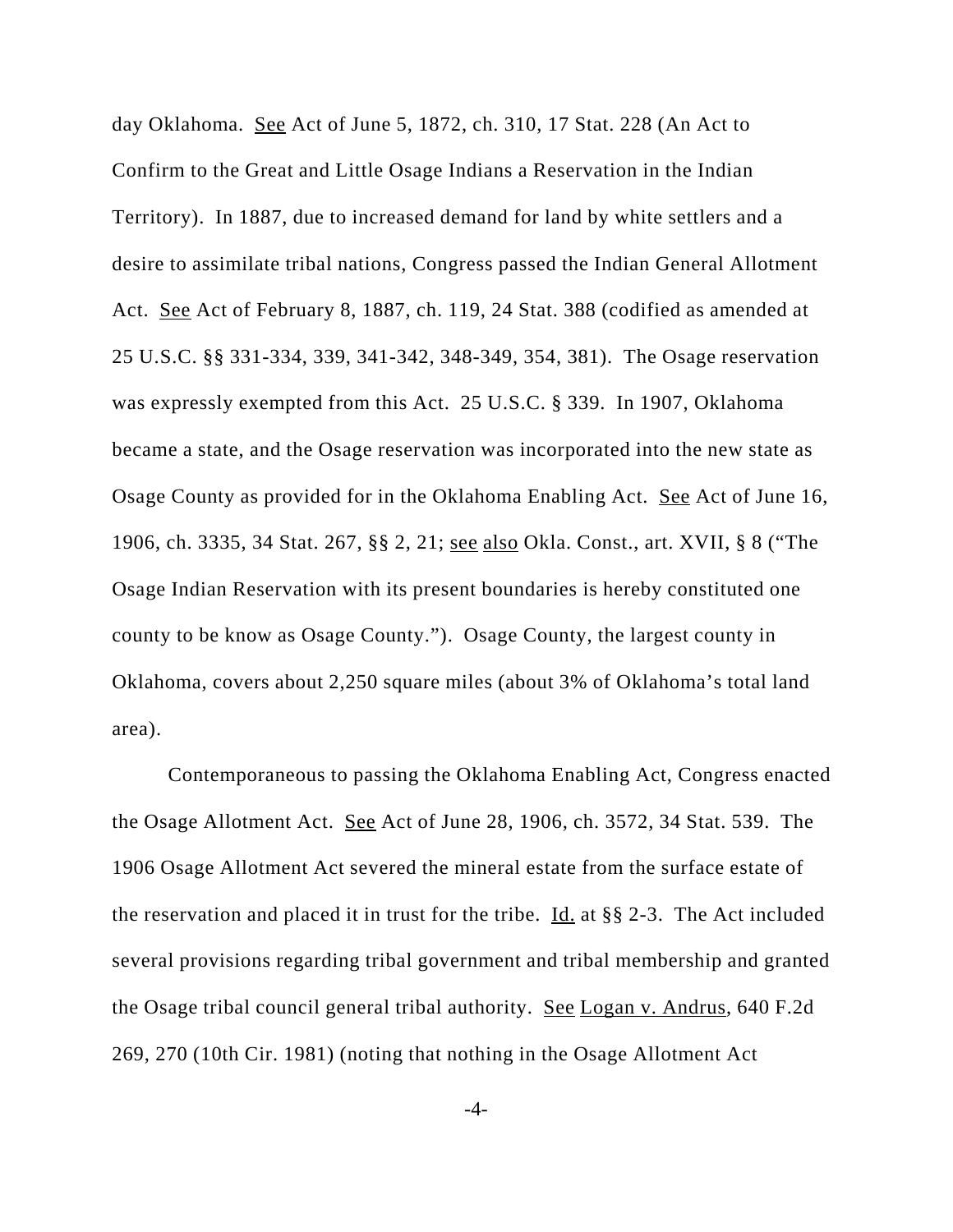"limited the authority of the officers therein named to mineral administration or any other specific function"). The Act also allotted most of the Osage surface land in severalty to tribal members. Osage Allotment Act at § 2.

In 2004, Congress passed a statute clarifying the 1906 Act and authorizing the Osage Nation to determine its membership and government structure. Pub. L. No. 108-431, 118 Stat. 2609 (2004) (An Act to Reaffirm the Inherent Sovereign Rights of the Osage Tribe to Determine Its Membership and Form of Government). This Act refers to the Osage as "based in Pawhuska, Oklahoma," id. at § 1, but does not specifically refer to an Osage reservation in the text of the statute, and does not address the reservation status of Osage land.

In 1999, a tribal member who was employed by the Tribe on trust land and lived within the boundaries of the Osage County on fee land protested the State's assessment of income tax on her. Osage Nation v. Oklahoma ex rel. Okla. Tax Comm'n, 260 F. App'x 13, 15 (10th Cir. 2007). The Oklahoma Tax Commission determined that she did not live in Indian country within the meaning of 18 U.S.C. § 1151, and that her income was taxable. Id. After the Commission's decision, the Osage Nation filed the instant suit seeking declaratory and injunctive relief.  $\underline{Id}$  at 15-16. Specifically, the Nation seeks a declaratory judgment: "(1) that the Nation's reservation boundaries have not been extinguished, disestablished, terminated, or diminished and is and remains the Indian country of the Nation; and (2) that the Nation's members who both earn

-5-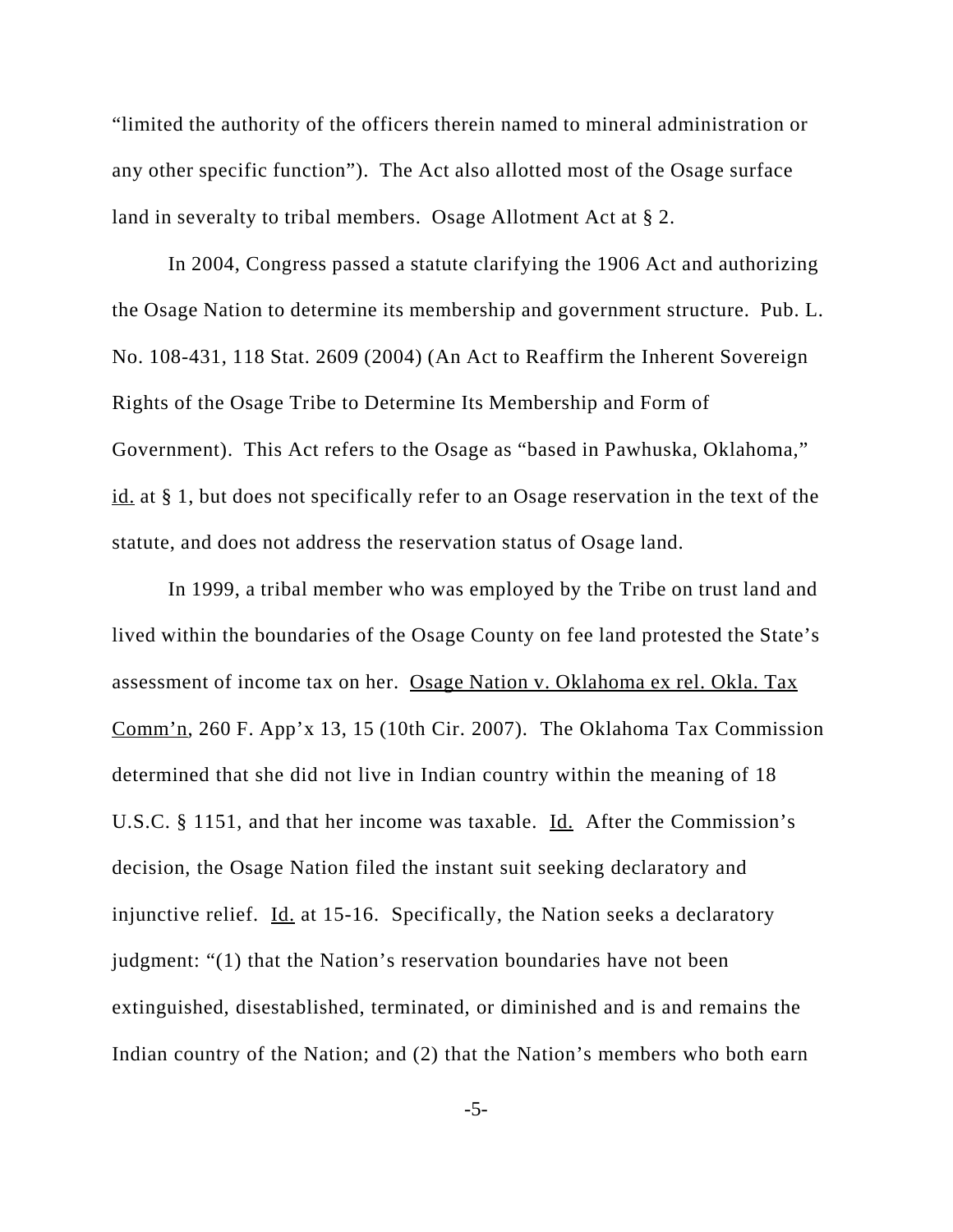income and reside within the geographical boundaries of the Nation's reservation are not subject to or required to pay taxes to the State . . . on [] income." 1 Aplt. App. at 24. The Nation further seeks injunctive relief prohibiting "Defendants . . . from levying or collecting Oklahoma state income taxes upon the income of the Nation's members who both earn income and reside within the geographical boundaries of the Nation's reservation." 1 Aplt. App. at 24.

The state of Oklahoma and the Oklahoma Tax Commission filed a motion to dismiss, arguing that the Nation's suit was barred by the Eleventh Amendment. Osage Nation, 260 F. App'x at 16. The Nation amended the complaint to include the individual members of the Tax Commission as defendants. Id. All of the defendants again moved to dismiss based on Eleventh Amendment immunity, and the district court denied the motion. Id. On appeal, we reversed the district court's decision to allow the suit to proceed against the State of Oklahoma and the Oklahoma Tax Commission. We determined that the suit could proceed against the individual members of the Tax Commission under the Ex parte Young exception to Eleventh Amendment immunity. Id. at 22.

On remand, the remaining defendants moved to dismiss, and the district court converted their motion to one for summary judgment. 1 Aplt. App. at 204. The district court determined that "the Osage reservation ceased to exist more than a century ago," 2 Aplt. App. at 389, and that tribal members that work and live on private fee lands in Osage County are not exempt from state income tax, 2

-6-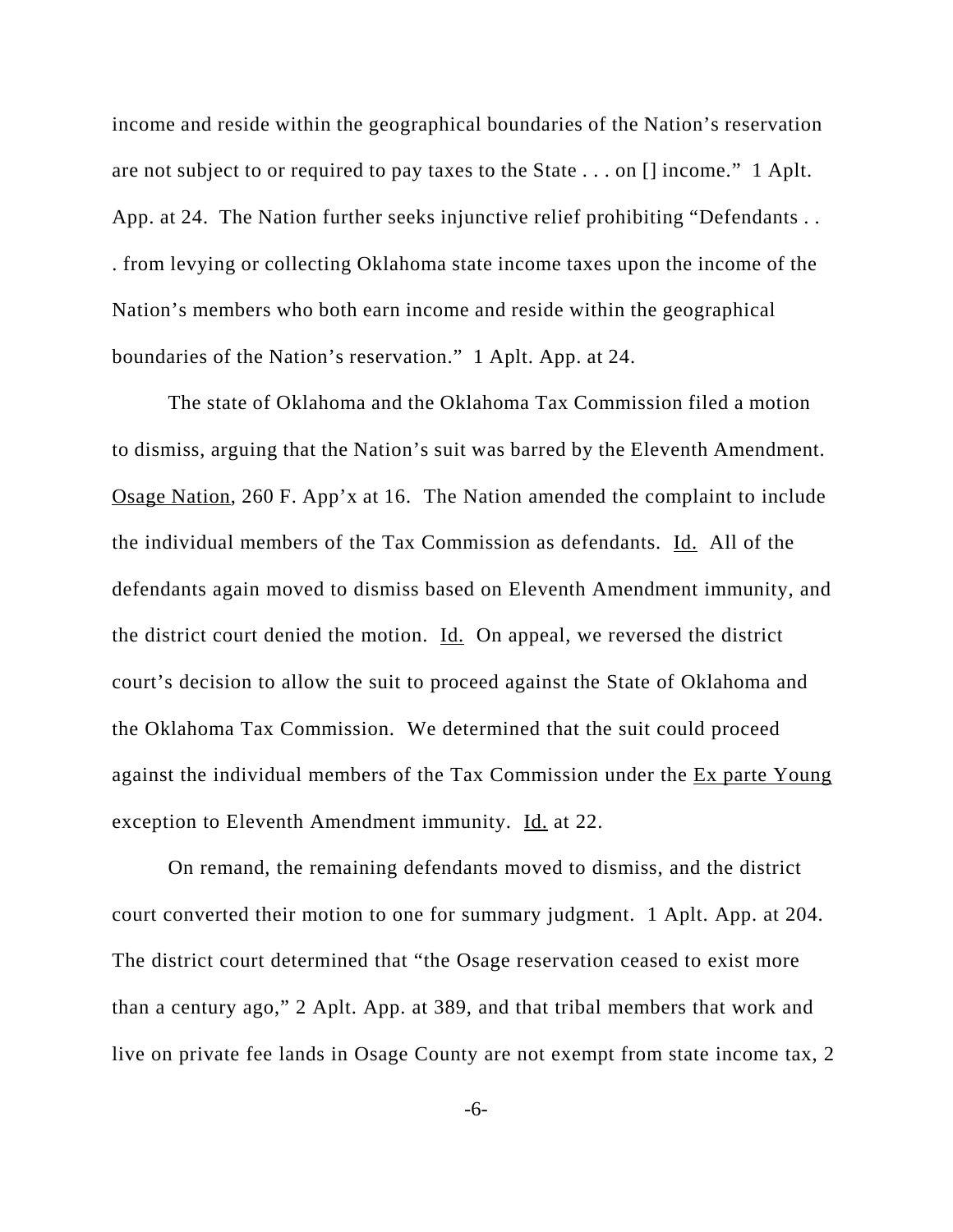Aplt. App. at 397-02. Applying City of Sherrill v. Oneida Indian Nation, 544 U.S. 197, 214 (2005), the district court also held that federal equity practice precludes the Nation from advancing its claims after Oklahoma has governed Osage County for over a hundred years. 2 Aplt. App. 405-07.

### Discussion

It is well established that Congress has the power to diminish or disestablish a reservation unilaterally, although this will not be lightly inferred. See, e.g., Solem v. Bartlett, 465 U.S. 463, 470, 472 (1984). Congress's intent to terminate must be clearly expressed, South Dakota v. Yankton Sioux Tribe, 522 U.S. 329, 343 (1998), and there is a presumption in favor of the continued existence of a reservation, Solem, 465 U.S. at 472. Courts may not "'ignore plain language that, viewed in historical context and given a fair appraisal clearly runs counter to a tribe's later claims.'" Pittsburg & Midway Coal Mining Co. v. Yazzie, 909 F.2d 1387, 1393 (10th Cir. 1990) (quoting Or. Dep't of Fish & Wildlife v. Klamath Indian Tribe, 473 U.S. 753, 774 (1985)).

We have noted that "the Supreme Court has applied, without comment, a *de novo* standard of review in determining congressional intent [regarding reservation boundary diminishment]." Yazzie, 909 F.2d at 1393 (listing cases). While determining congressional intent is a matter of statutory construction, which typically involves a de novo review, to the extent that statutory

-7-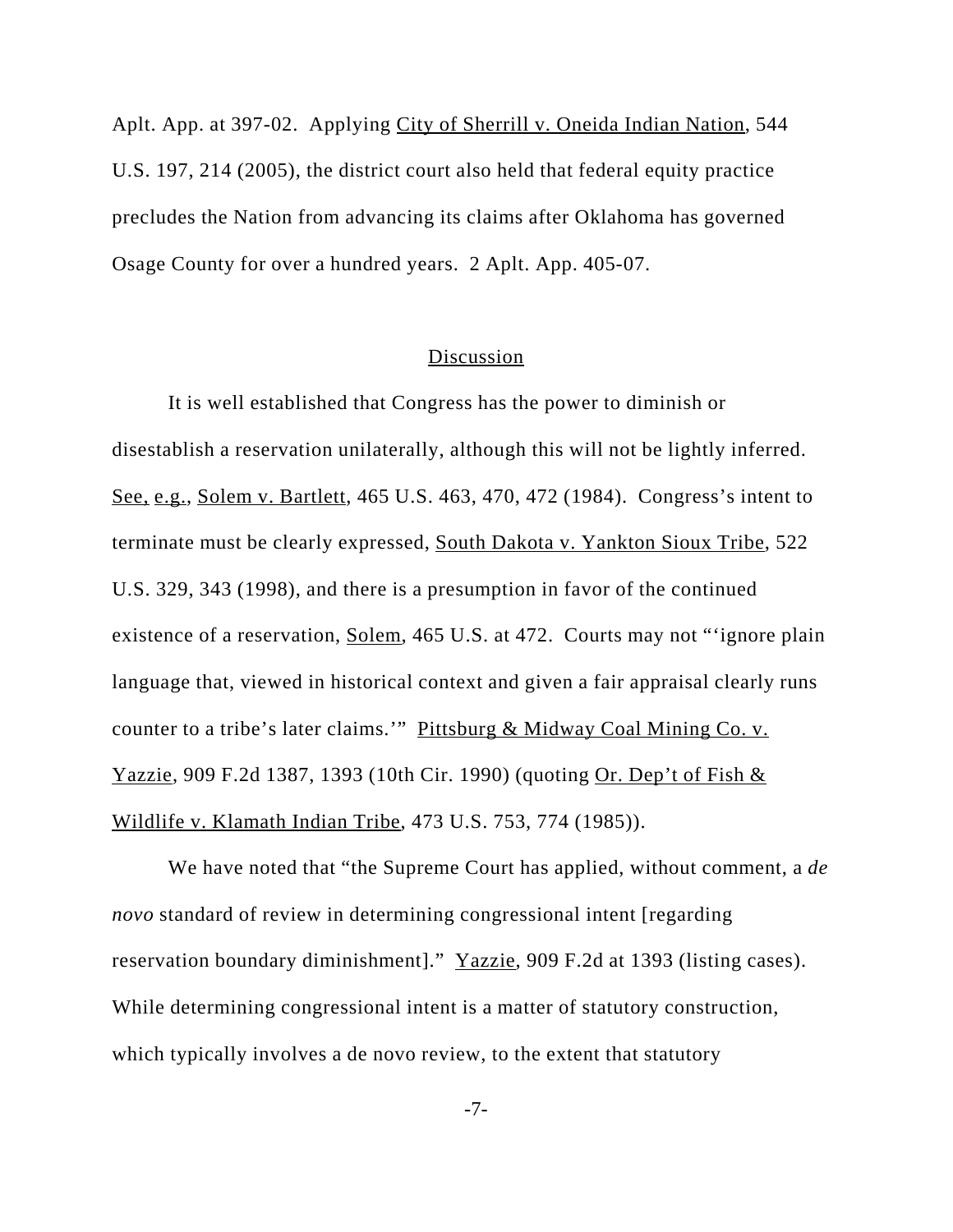construction turns on an historical record, it involves a mixed question of law and fact. Id. "Where a mixed question primarily involves the consideration of legal principles, then a *de novo* review by the appellate court is appropriate." Id. at 1393-94 (internal quotation marks and citation omitted).

We apply the three-part test summarized in Solem to determine whether a reservation has been diminished or disestablished. Congress's intent at the time of the relevant statute governs our analysis. The Supreme Court has repeatedly stated and Defendants have conceded that allotment/opening of a reservation alone does not diminish or terminate a reservation. Aplee. Br. at 18. In ascertaining Congress's intent, the effect of an allotment act depends on both the language of the act and the circumstances underlying its passage. Solem, 465 U.S. at 469. The "operative" language of the statute carries more weight than incidental language embedded in secondary provisions of the statute. Id. at 472-76. The Court will infer diminishment or disestablishment despite statutory language that would otherwise suggest unchanged reservation boundaries when events surrounding the passage of [the] act "unequivocally reveal a widely-held, contemporaneous understanding that the affected reservation would shrink as a result of the proposed legislation."  $\underline{Id}$  at 471. In addition to (1) explicit statutory language and (2) surrounding circumstances, the Court looks to (3) "subsequent events, including congressional action and the demographic history of the opened lands, for clues to whether Congress expected the reservation boundaries to be

-8-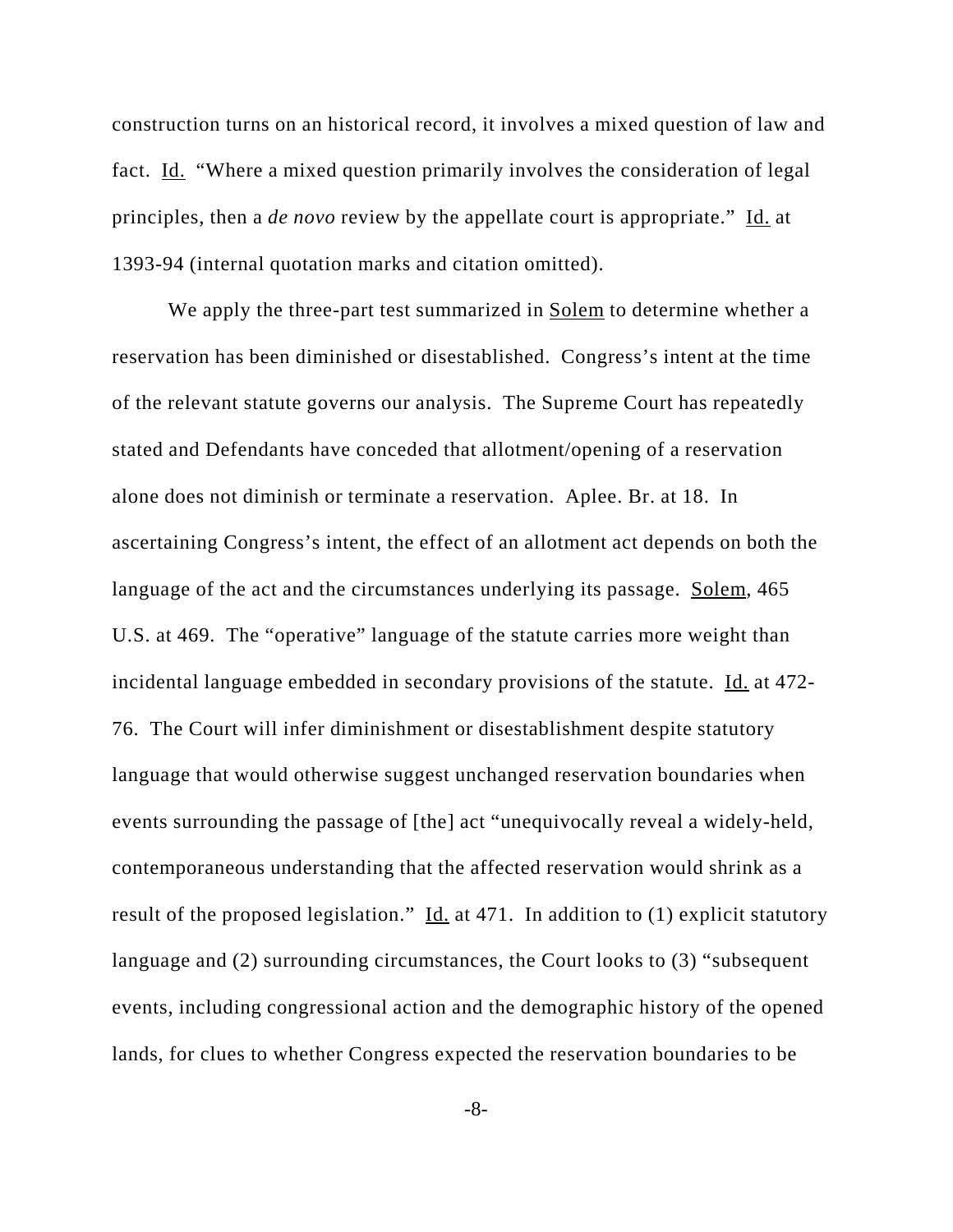diminished." Yazzie, 909 F.2d at 1395. Such latter events will not govern if "an act and its legislative history fail to provide substantial and compelling evidence of a congressional intention to diminish Indian lands . . . ." Solem, 465 U.S. at 472. Thus, "subsequent events and demographic history can support and confirm other evidence but cannot stand on their own; by the same token they cannot undermine substantial and compelling evidence from an Act and events surrounding its passage." Yazzie, 909 F.2d at 1396.

With these standards in mind, we turn to whether the 1906 Osage Allotment Act disestablished the Osage reservation.

#### A. Statutory Language

Statutory language is the most probative evidence of congressional intent to disestablish or diminish a reservation. "Explicit reference to cession or other language evidencing the present and total surrender of all tribal interests strongly suggests that Congress meant to divest from the reservation all unallotted opened lands." Solem, 465 U.S. at 470. Examples of express termination language include: "'the Smith River reservation is hereby discontinued,'" Mattz v. Arnett, 412 U.S. 481, 505 n.22 (1973) (discussing 15 Stat. 221 (1868)); "'the same being a portion of the Colville Indian Reservation . . . be, and is hereby, vacated and restored to the public domain," id. (discussing 27 Stat. 63 (1892)); "'the reservation lines of the said Ponca and Otoe and Missouria Indian reservations . . . are hereby, abolished,'" Rosebud Sioux Tribe v. Kneip, 430 U.S. 584, 618

-9-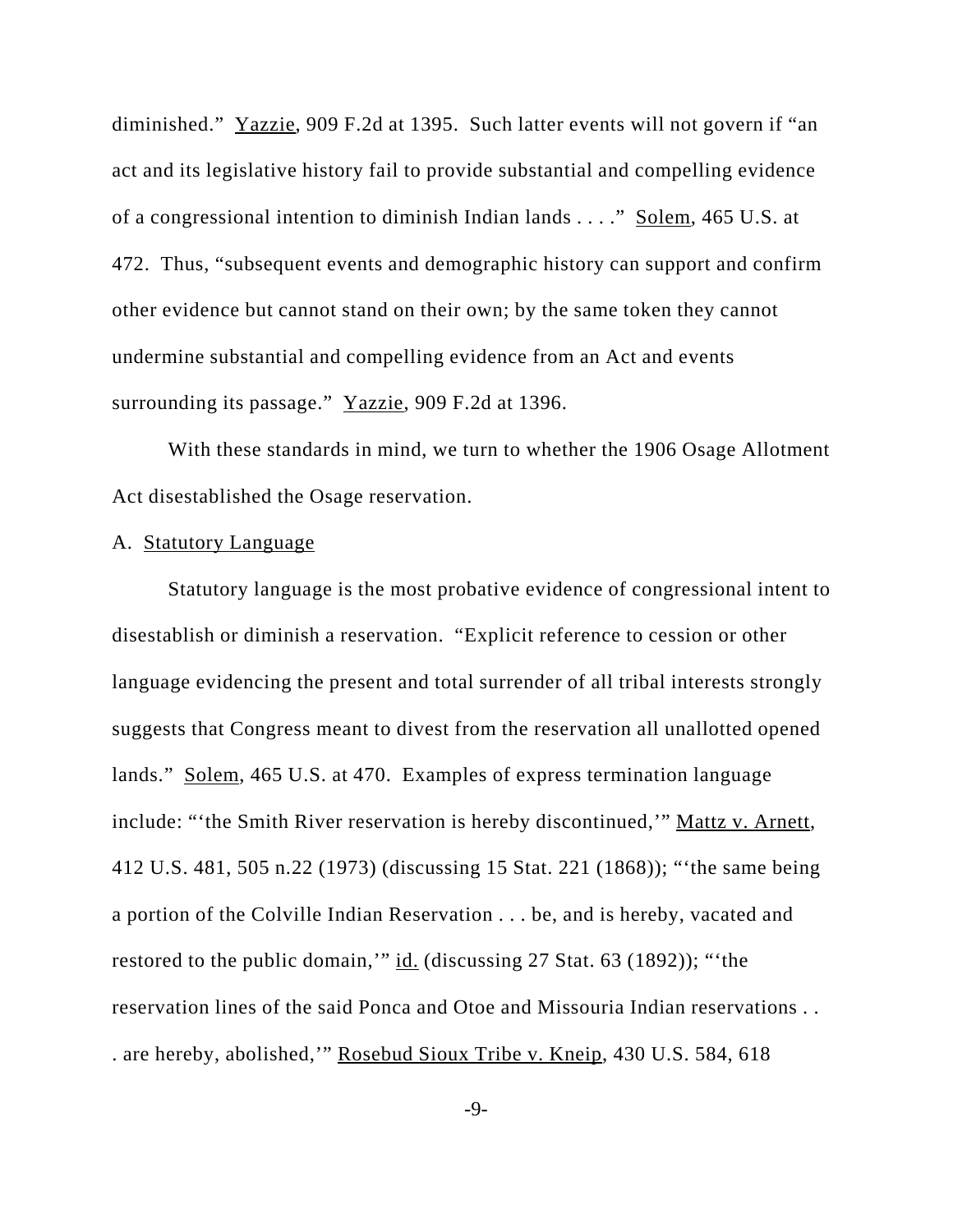(1977) (discussing 33 Stat. 218 (1904)); "'the . . . Indians hereby cede, sell, relinquish, and convey to the United States all their claim, right, title, and interest,'" DeCoteau v. District County Court, 420 U.S. 445, 455-56 (1975) (discussing Agreement of 1889, ratified by 26 Stat. 1035 (1891)). An act's language is not sufficient evidence of an intent to terminate a reservation when it simply opens the way for non-Indians to own land on the reservation—e.g., making reservation lands "'subject to settlement, entry, and purchase." Mattz, 412 U.S. at 495, 497; Seymour v. Superintendent of Wash. State Penitentiary, 368 U.S. 351, 356 (1962). Likewise, language authorizing the Secretary of the Interior to "sell and dispose" of reservation land is insufficient to terminate a reservation. Solem, 465 U.S. at 472-73.

The manner in which a statute compensates a tribe for opened land is also instructive. Some statutes provide that the tribe will be paid a sum-certain amount as compensation for all of the unallotted land. Others provide payment to the tribe as the lands are sold. Sum-certain payments indicate an intent to terminate the reservation, but payment that is contingent on future sales usually indicates an intent not to terminate. Compare DeCoteau, 420 U.S. 425 (holding that the reservation was terminated where there was express language regarding termination, a sum-certain payment, and tribal consent to the agreement) with Mattz, 412 U.S. 481 (holding that the reservation was not terminated where there was no express language regarding termination nor a sum-certain payment).

-10-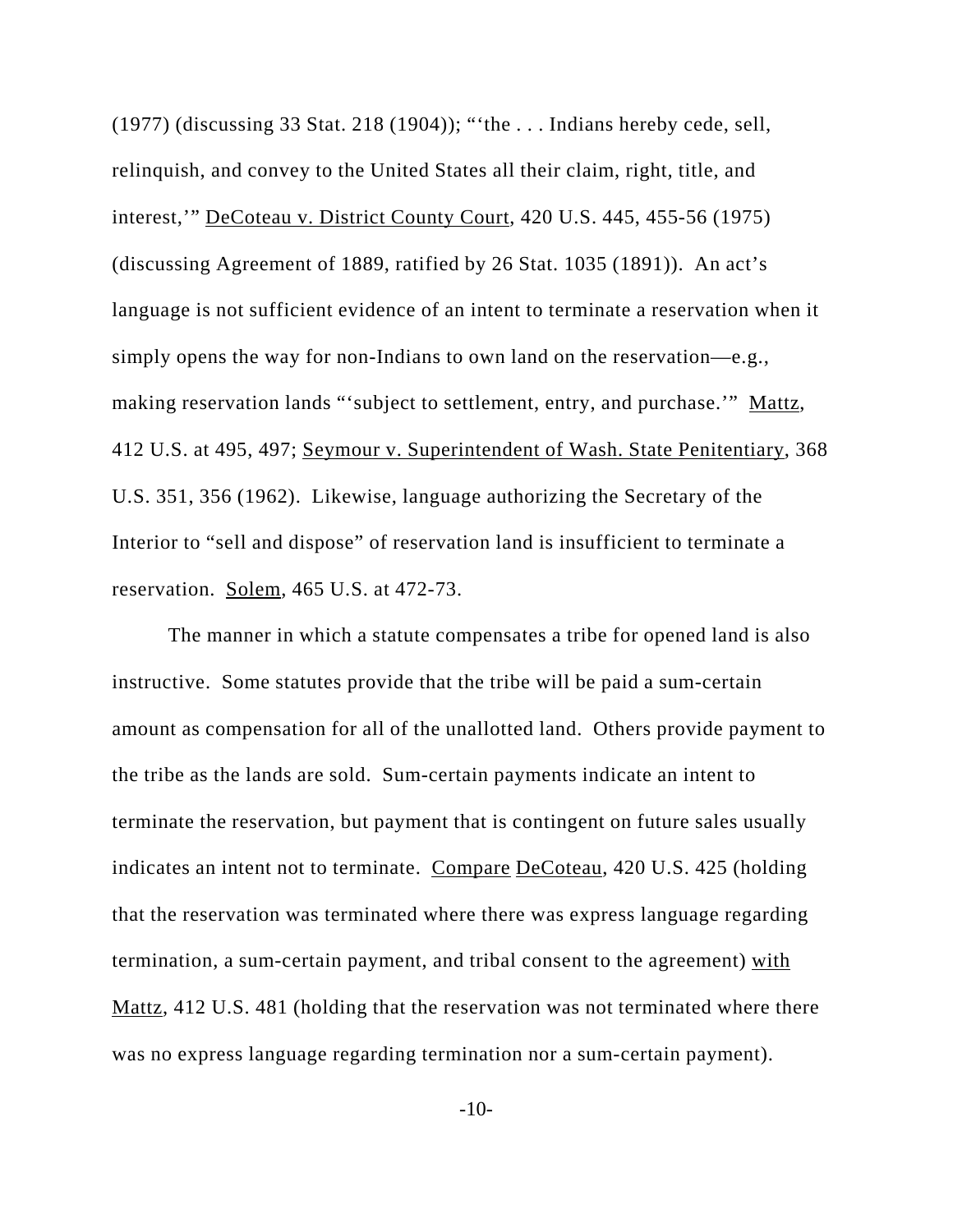Explicit language signifying an intent to terminate a reservation combined with a sum-certain payment creates "an almost insurmountable presumption that Congress meant for the tribe's reservation to be diminished." Solem, 465 U.S. at 470-71.

The Solem court found additional factors weighing in favor of continued reservation status: (a) authorization for the Secretary of the Interior to set aside lands for tribal purposes; (b) permission for tribal members to obtain individual allotments before the land was officially opened to non-Indian settlers; and (c) reservation of the mineral resources for the tribe as a whole. 465 U.S. at 474. All three of these factors are present in the Osage Allotment Act. Unlike other allotment acts, the Act did not directly open the reservation to non-Indian settlement. With the exception of certain parcels of trust land reserved for the Osage Nation, the Act allotted the entire reservation to members of the tribe with no surplus lands allotted for non-Indian settlement. As the Act did not open any land for settlement by non-Osage, there is no sum-certain or any other payment arrangement in the Act. And neither the Osage Allotment Act nor the Oklahoma Enabling Act contain express termination language. Thus, the operative language of the statute does not unambiguously suggest diminishment or disestablishment of the Osage reservation.

## B. Circumstances Surrounding Passage of the Act

If the statute is ambiguous, we turn to the circumstances surrounding the

-11-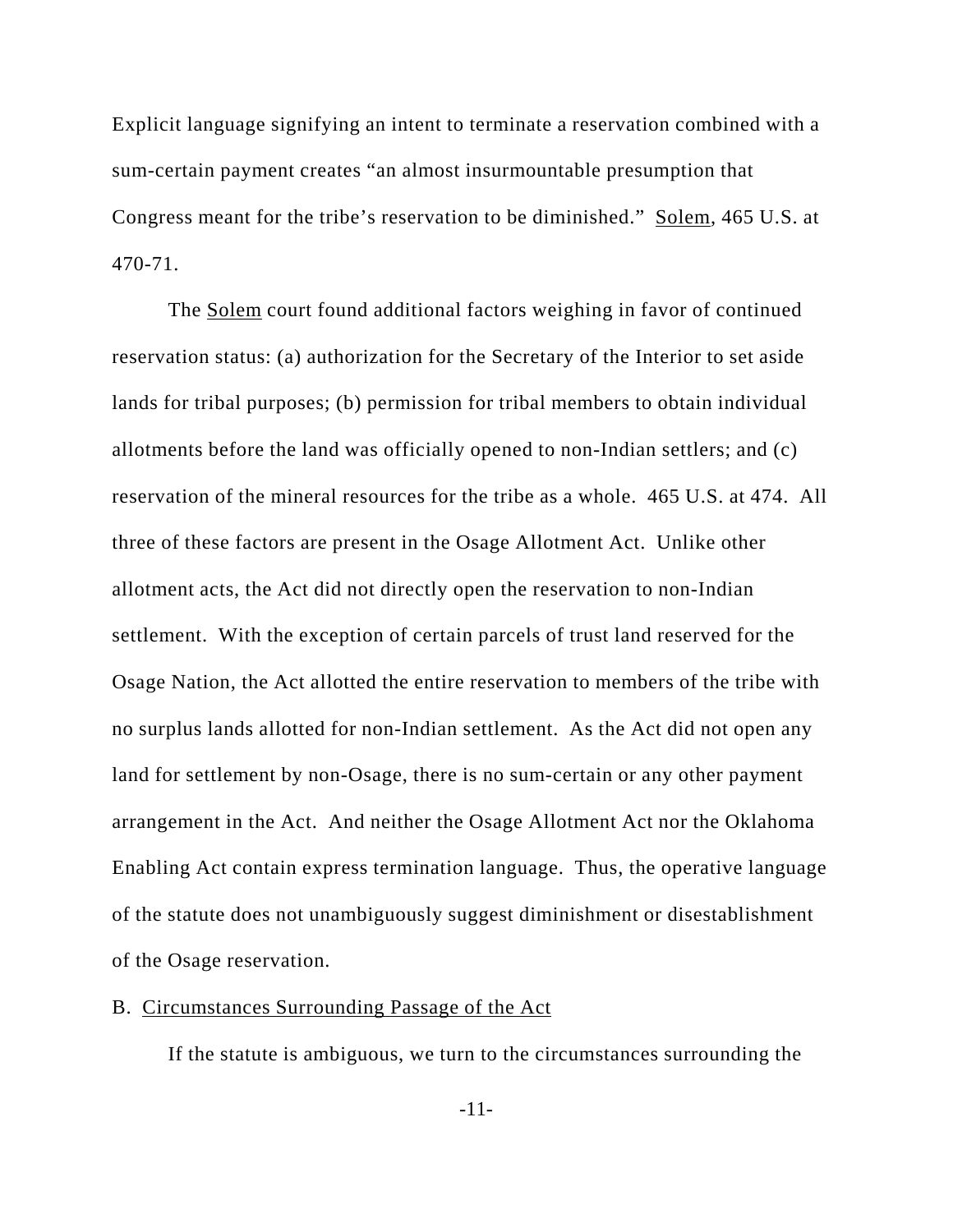passage of the act, in particular the manner in which the transaction was negotiated and its legislative history, for evidence of a contemporaneous understanding that the affected reservation would be diminished or disestablished as a result of the proposed legislation. Solem, 465 U.S. at 471. The Court sometimes considers whether there was tribal consent. Compare DeCoteau, 420 U.S. at 448 (the reservation was found to have been terminated, and the Court found importance in the fact that the tribe consented to the agreement) with Rosebud Sioux, 430 U.S. at 587 (the reservation was disestablished although there was no tribal consent).

The manner in which the Osage Allotment Act was negotiated reflects clear congressional intent and Osage understanding that the reservation would be disestablished. The Act was passed at a time where the United States sought dissolution of Indian reservations, specifically the Oklahoma tribes' reservations. See Francis Paul Prucha, The Great Father 737-57 (1984) (Aplee. Supp. Add. 104-24). In preparation for Oklahoma's statehood, the Dawes Commission had already implemented an allotment process with the Five Civilized Tribes that extinguished national and tribal title to lands within the territory and disestablished the Creek and other Oklahoma reservations. See H.R. Rep. No. 59- 496, at 9, 11 (1906) (Aplee. Supp. Add. at 28, 30). While the Osage were excepted from the Dawes Commission process, the Osage felt pressure having observed the Commission's activities with respect to other tribes, and "[f]or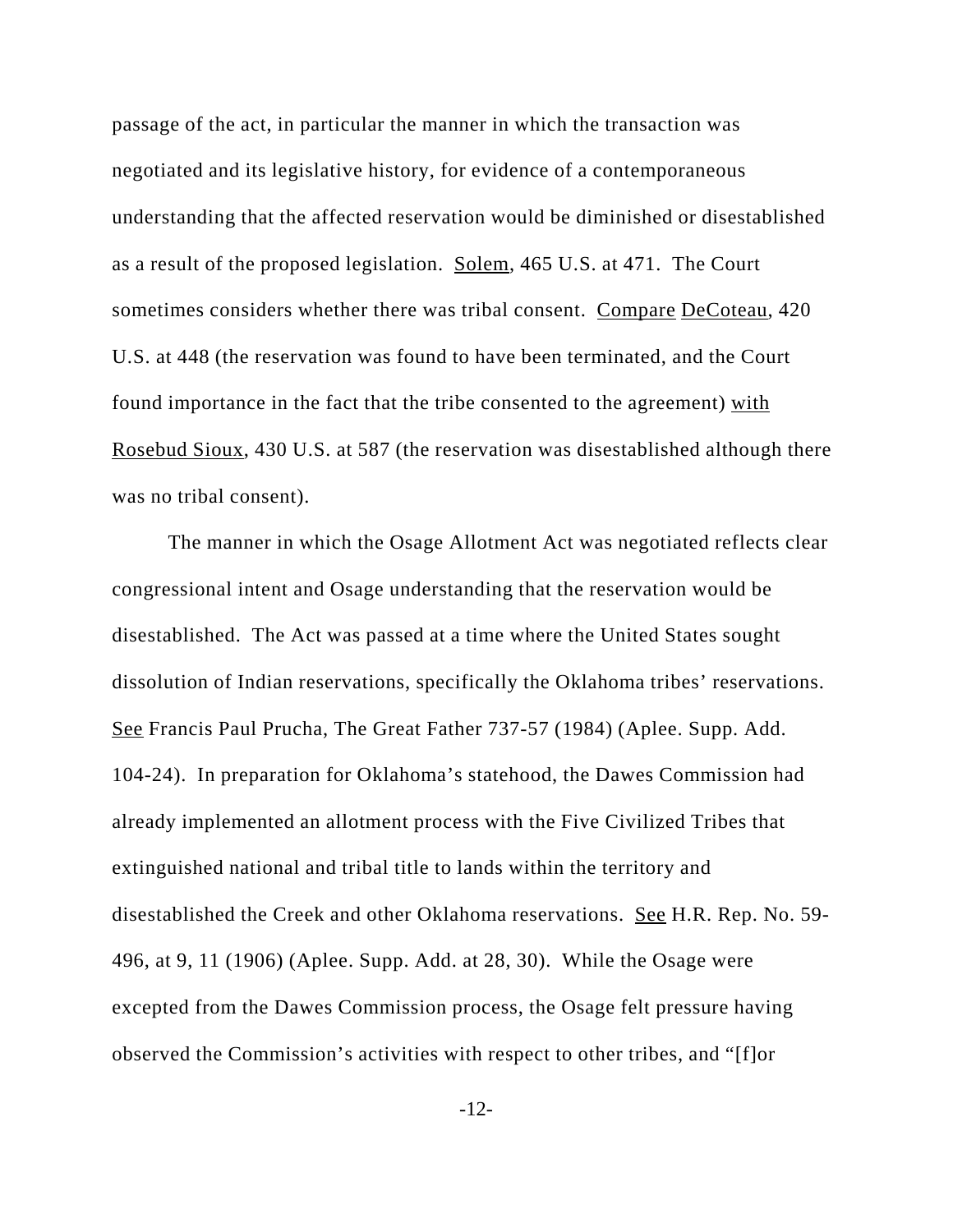several years, the Osage . . .ha[d] been considering the question of asking the Government to divide its lands and moneys among the members of the tribe." S. Rep. No. 59-4210, at 1 (1906) (Aplee. Supp. Add. at 42). In 1905, the Osage approached Congress to begin negotiating a bill "to abolish their tribal affairs and to get their lands and money fairly divided, among themselves, so that every individual will be there to give his views in the matter, and the majority agree upon a plan." 1 Division of the Lands and Moneys of the Osage Tribe of Indians: Hearings on H.R. 17478 Before the H. Subcomm. of the Comm. on Indian Affairs, 58th Cong. 8 (1905) ("Division Hearings") (Aplt. Add. at 9). The Osage were "very anxious to bring about the allotment at the earliest possible time." 40 Cong. Rec. 3581 (1906) (Statement of Sen. Dillingham) (Aplee. Supp. Add. at 51). Congress and the Osage recognized that allotment may result in loss of much of the tribal land. See, e.g., W. David Baird, The Osage People 68 (1972) (2 Aplt. App. at 237) ("James Bigheart and Black Dog, for example, noted that, like Indians of other tribes, the Osage may very well lose their allotments after dissolution of the reserve."). The Osage also recognized that the allotment process would terminate reservation status. 1 Division Hearings, at 6 (Aplt. Add. at 12) (statement of Black Dog, Osage Representative) ("Indians in Oklahoma living on their reservations who have had negotiations with the Government. since they have been compelled to take their allotments[,] they are not doing as well as the Indians who live on the reservations.").

-13-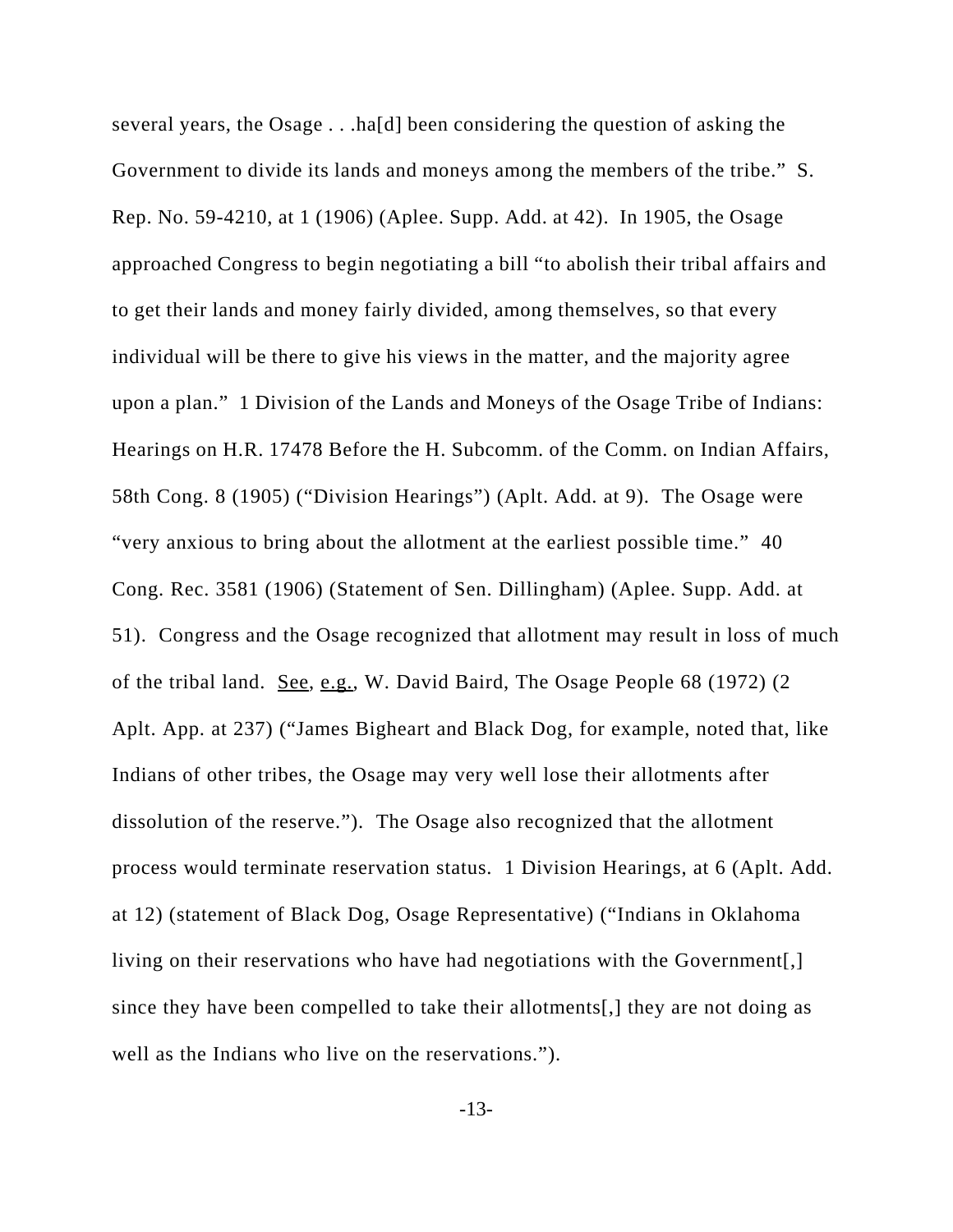The Osage themselves presented an allotment act to Congress in February 1906, and by June of that year, Congress passed the Osage Allotment Act. Baird at 70 (2 Aplt. App. at 238). A primary concern during the negotiations was a desire to ensure that some tribal members were not unfairly enriched at the expense of other tribal members. These concerns were addressed by allotting land in several rounds, severing the mineral estate and placing it in trust for the tribe, and providing for a form of tribal government. See, e.g., 1 Division Hearings, at 11-14, 55-56 (Aplt. Add. at 17-20, 54-55); Osage Allotment Act at §§ 2, 3, & 9. The Osage tried to prevent their land from becoming alienable through certificates of competency, but Congress rejected this approach. See 2 Division Hearings, at 4 (Aplt. Add. at 59). They also attempted to prevent a large portion of their lands, the surplus lands, from being taxed; this was also rejected by Congress. S. Rep. No. 59-4210, at 8 (Aplee. Supp. Add. at 49).

The legislative history and the negotiation process make clear that all the parties at the table understood that the Osage reservation would be disestablished by the Osage Allotment Act, and uncontested facts in the record provide further evidence of a contemporaneous understanding that the reservation had been dissolved. Historian Lawrence Kelly concludes that "[t]reatises and articles in professional journals that have considered the history of the former Osage Reservation have acknowledged that, after the Osage Allotment Act and Oklahoma's admission to the Union in accordance with the Oklahoma Enabling

-14-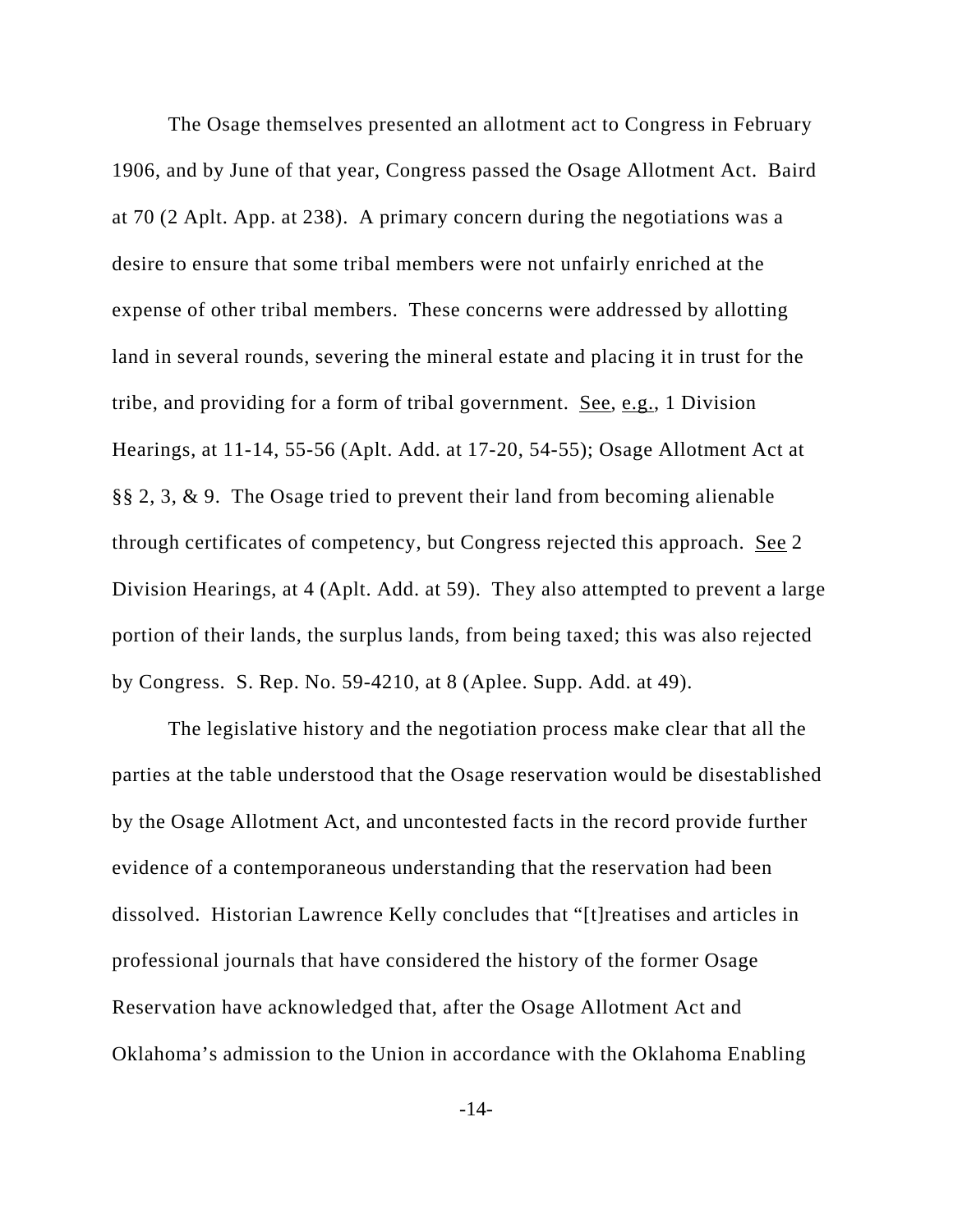Act, the Osage Reservation no longer existed and that area became Osage County, a subdivision of the State of Oklahoma." Kelly Aff., ¶ 10 (2 Aplt. App. 244). Historian Francis Prucha has thoroughly discussed the United States' persistent efforts to end tribal control in the Indian Territory, which eventually became part of Oklahoma. Prucha at 738-57 (Aplee. Supp. Add. at 105-24). He notes, "The Indians of Oklahoma were an anomaly in Indian-white relations. . . . There are no Indian reservations in Oklahoma . . . . [T] he reservation experience that was fundamental for most Indian groups in the twentieth century was not part of Oklahoma Indian history." Prucha at 757 (Aplee. Supp. Add. at 124). Another historian, Berlin Chapman, states that while Congress had established many reservations before Oklahoma's statehood, "[t]he last of these reservations to be dissolved by allotments was that owned and occupied by the Osage[], embracing about 1,470,059 acres, now comprising Osage county." Berlin B. Chapman, Dissolution of the Osage Reservation, 20 Chrons. Okla. 244, 244 (1942) (1 Aplt. App. at 98). Historian W. David Baird concurs, stating "[w]ith their land allotted and their reserve an Oklahoma county. . . [the Osage] no longer existed as an independent people." Kelly Aff., ¶ 10 (2 Aplt. App. at 244) (quoting Baird at 72).

Instead of presenting evidence regarding widely held understanding of the Osage Allotment Act at the time it was passed, the Osage Nation primarily presents evidence of continued existence of their reservation contemporaneous to this litigation including: (1) the legislative history of the 2004 Osage Act, which

-15-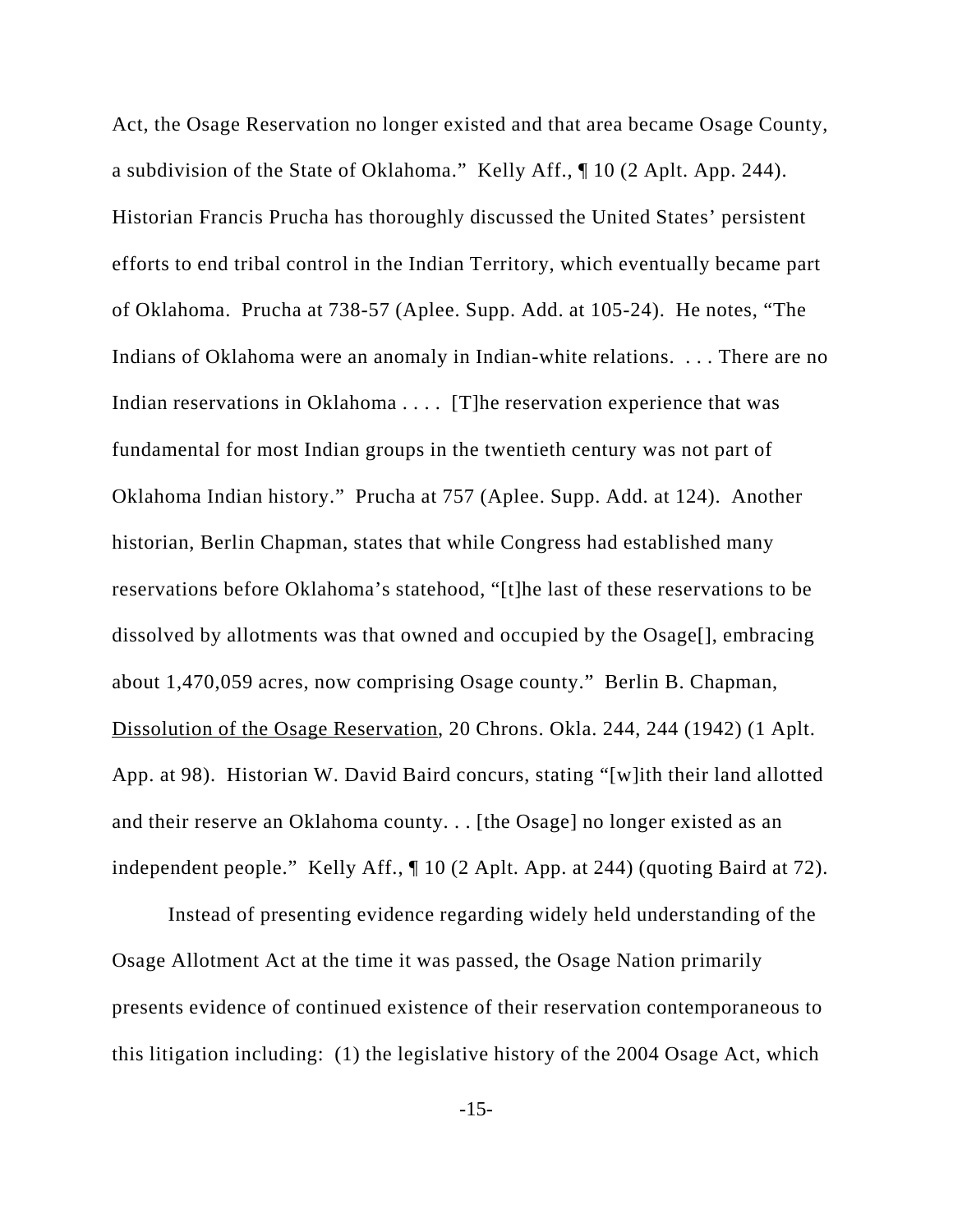refers to the Osage as a "federally recognized tribe with a nearly 1.5 million-acre reservation in northeast Oklahoma," H.R. Rep. No. 108-502, at 1 (2004); (2) the Assistant Secretary for Indian Affairs' certification of an Osage Tribe Liquor Control Ordinance in 2005, Aplt. Add. at 95-100; (3) a 2005 National Indian Gaming Commission opinion letter concluding that certain parcels of fee land in Osage County are part of the tribe's reservation, 1 Aplt. App. at 166-72; (4) a 1997 gubernatorial proclamation declaring October 25, 1997 as "Osage Day," 1 Aplt. App. at 174; (5) the 2005 compact between the Osage Nation and the state of Oklahoma authorizing the Nation to conduct gaming on its "Indian lands" which has resulted in the operation of casinos on fee lands in Osage County, Aplt. Add. at 101-03; (6) the Osage Nation's compacts with the state regarding sharing of revenue from gaming activity and cigarette sales, Atkinson Aff. (2 Aplt. App. at 411-12); Mashunkashey Aff. (2 Aplt. App. at 414-15); (7) a "reservation" sign on a state highway, 1 Aplt. App. at 141; and (8) a map by the Dept. of the Interior and the U.S. Geological Survey depicting the boundaries of an Osage reservation as Osage County, 1 Aplt. App. at 182. Such evidence is too far removed temporally from the 1906 Act to shed much light on 1906 Congressional intent. See, e.g., Hagen v. Utah, 510 U.S. 399, 420 (1994) (subsequent legislative record "is less illuminating than the contemporaneous evidence" because it does not contain "'deliberate expressions of informal conclusions about congressional intent [at the time of enactment]"').

-16-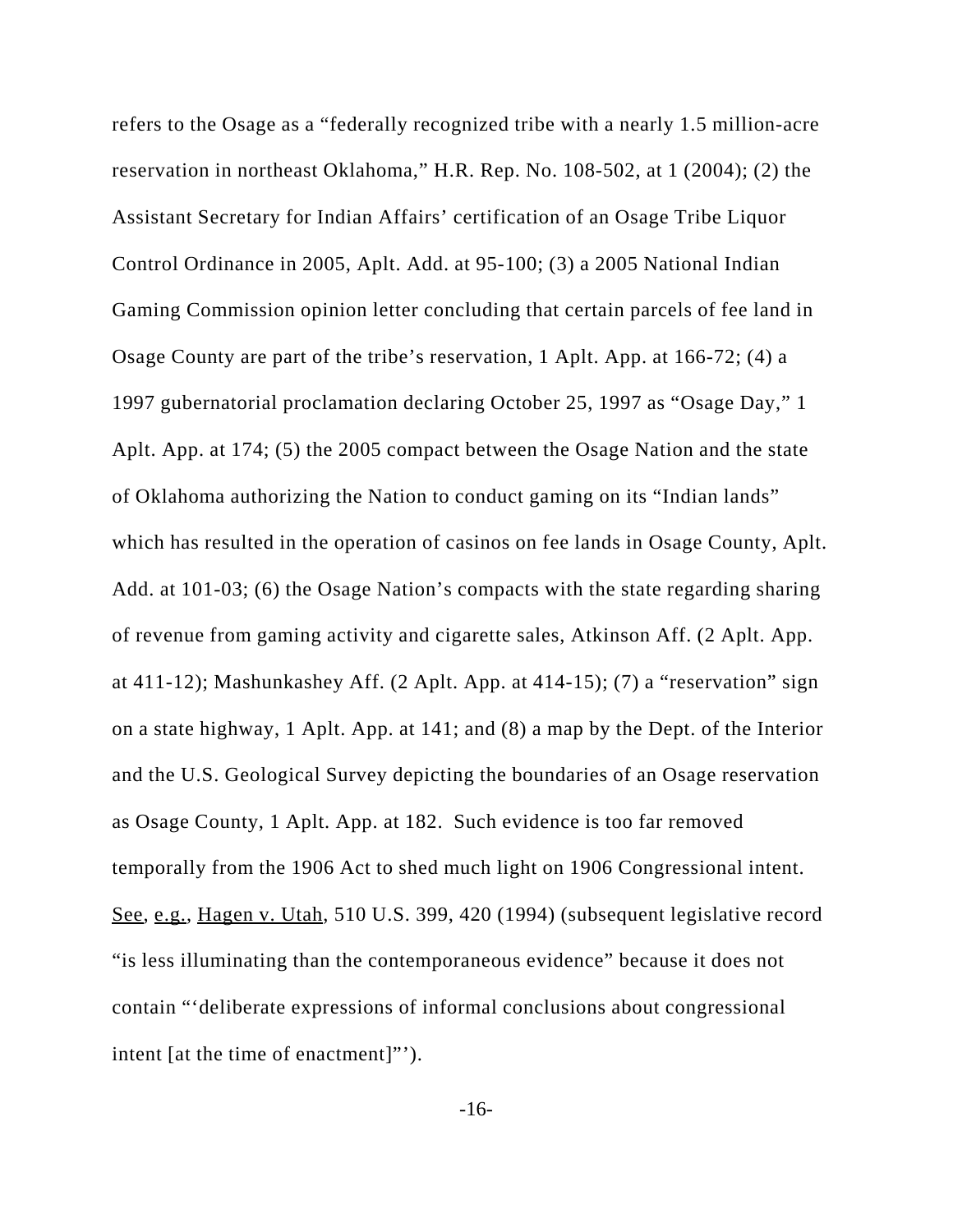### C. Post-enactment History

The final factor used to determine Congressional intent to disestablish is subsequent events. Actions by Congress, the Bureau of Indian Affairs (BIA), and local authorities with regard to the unallotted open lands, "particularly in the years immediately following the opening, ha[ve] some evidentiary value." Solem, 465 U.S. at 471. Express recognition of the continued existence of specific reservations by Congress in subsequent statutes, of course, supports the continued existence of a reservation. See e.g., Seymour, 368 U.S. at 356 (citing statues enacted 50 years after allotment); Mattz, 412 U.S. at 505. In contrast, a state's unquestioned exertion of jurisdiction over an area and a predominantly non-Indian population and land use supports a conclusion of reservation disestablishment. Rosebud Sioux, 430 U.S. at 604-05 ("The longstanding assumption of jurisdiction by the State over an area that is over 90% non-Indian, both in population and in land use . . . demonstrates the parties' understanding of the meaning of the Act."). The Court has also explicitly focused on population demographics, noting that "[w]here non-Indian settlers flooded into the opened portion of a reservation and the area has long since lost its Indian character, we have acknowledged that *de facto*, if not *de jure*, diminishment may have occurred." Solem, 465 U.S. at 471 (acknowledging that this was an "unorthodox and potentially unreliable method of statutory interpretation," 465 U.S. at 472 n.13, but admitting a desire that the result be in some general conformance with the modern day balance of the area

-17-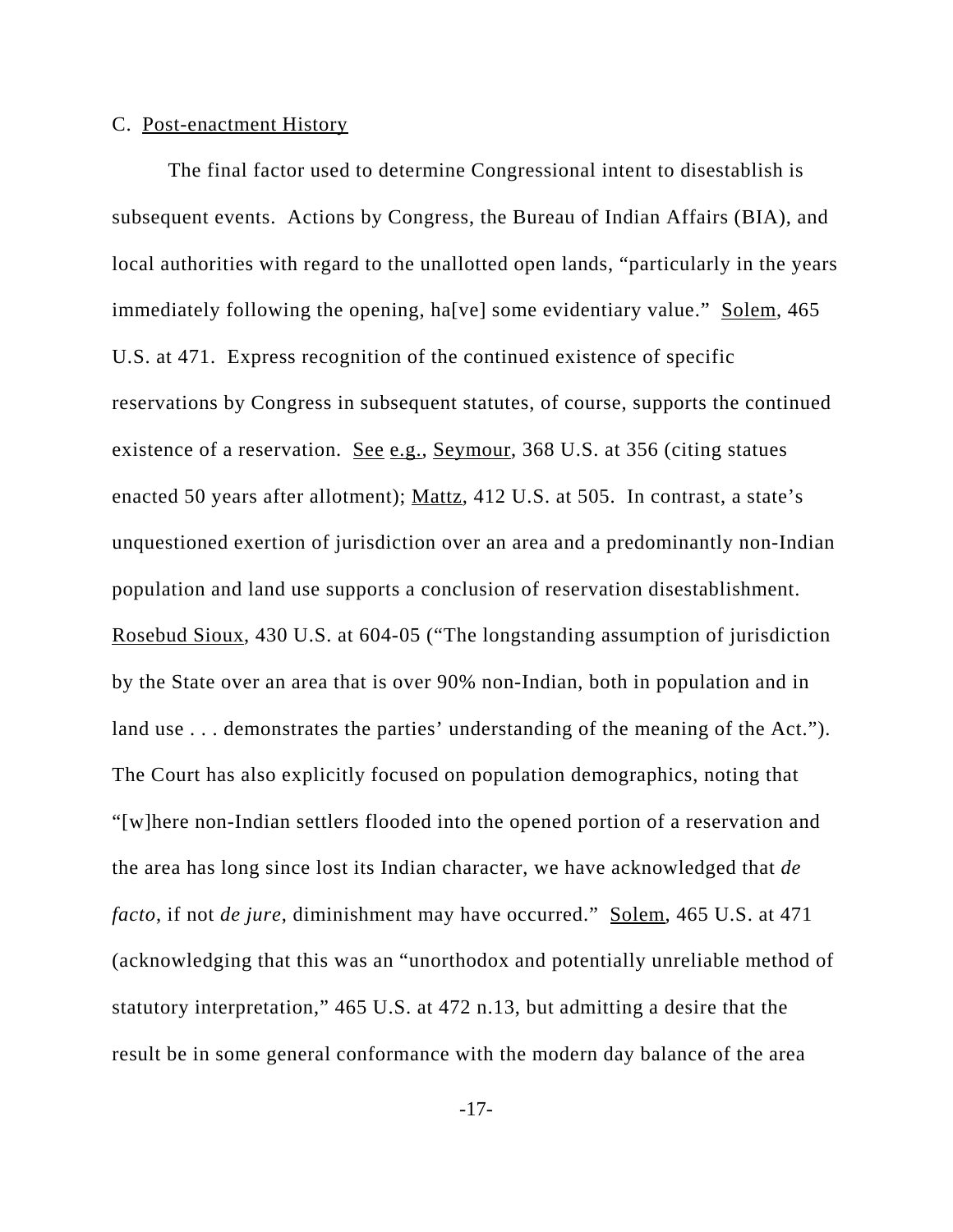demographics, id. at 472 n.12).

The uncontested facts support disestablishment under this prong of the Solem test. After enactment, federal officials responsible for the Osage lands repeatedly referred to the area as a "former reservation" under state jurisdiction. For example, an annual report from the Superintendent to the Commissioner of Indian Affairs notes that his office "has experienced no difficulty maintaining order . . . . This duty, of course, falls to the County and State Officials." 2 Aplt. App. at 259 (1916 report); see also 2 Aplt. App. at 263 (1919 report) (same); 2 Aplt. App. at 268 (1920 report) ("Osage County, formerly Osage Indian Reservation, is organized under the constitution of the State of Oklahoma and the duty of maintaining order and enforcing the law is primarily in the hands of the County officials."); 2 Aplt. App. at 272 (1921 report) (same); 2 Aplt. App. at 276 (1922 report) (same). Such "'jurisdictional history' . . . demonstrates a practical acknowledgment that the Reservation was diminished." Hagen, 510 U.S. at 421. Compare Solem, 465 U.S. at 480 (not finding diminishment where "tribal authorities and Bureau of Indian Affairs personnel took primary responsibility for policing . . . the opened lands during the years following [the opening in] 1908") with Hagen, 510 U.S. at 421 (finding diminishment where "[t]he State of Utah exercised jurisdiction over the opened lands from the time the reservation was opened").

In addition, uncontested population demographics demonstrate a dramatic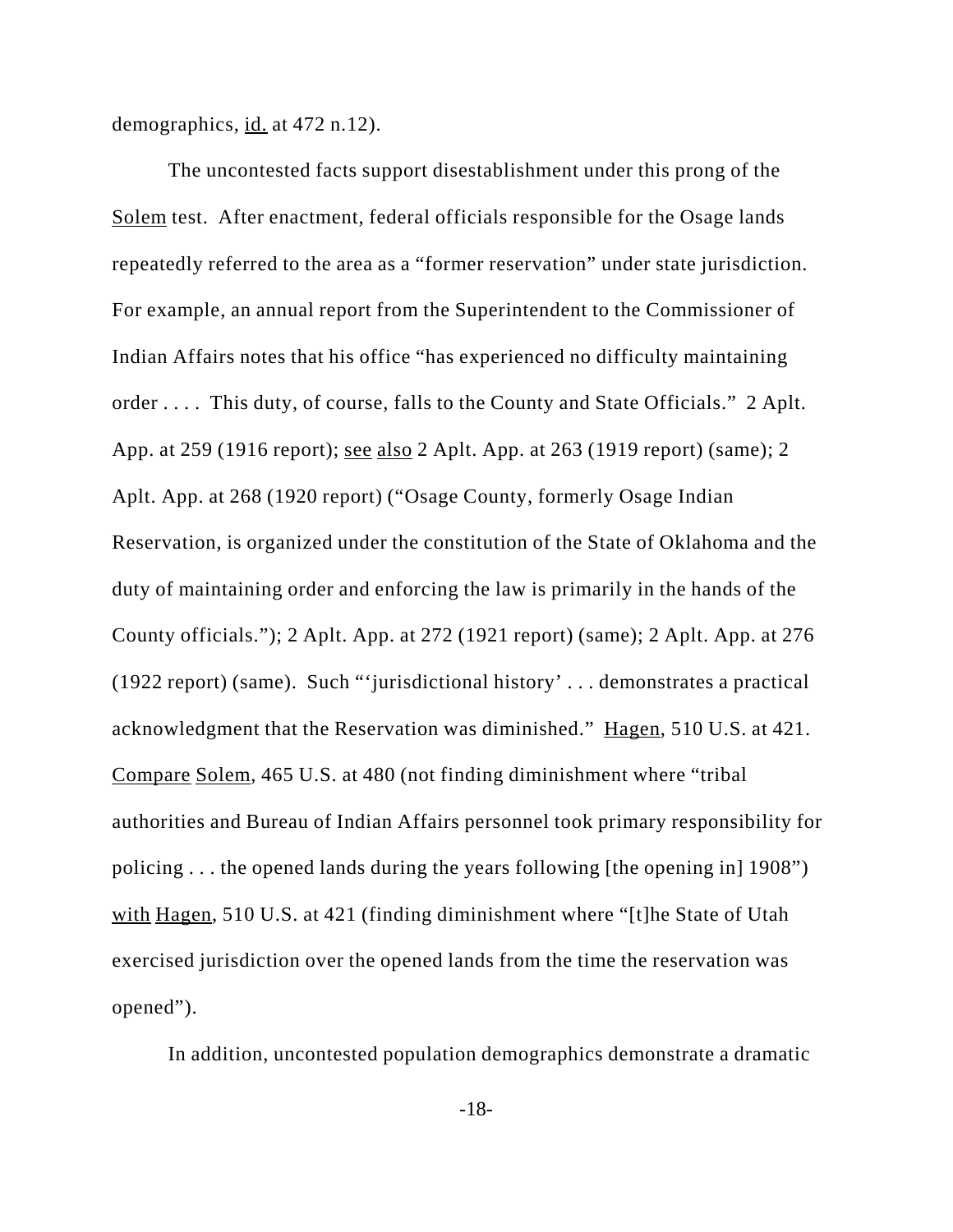shift in the population of Osage County immediately following the passage of the Osage Allotment Act. From the 1907 Special Census following the founding of Oklahoma to the 1910 Census, Osage County's population grew by a third. Glimpse Aff., ¶ 9 (2 Aplt. App. at 307-08); 2 Aplt. App. at 319-29 (census data for 1907, 1910, 1920, and 1930). By 1910, Osage Indians represented roughly six percent of the Osage County population. Glimpse Aff., ¶ 9 (2 Aplt. App. at 307- 08). From 1910 to 1920, the county's population grew by 82%, but the Indian population in the county (not limited to Osage Indians) dropped to roughly 3 percent. Glimpse Aff., ¶ 10 (2 Aplt. App. at 308). As of the 2000 Census, Osage County was 84% non-Indian, Osage Indians accounting for 3.5% of the county's population. Glimpse Aff., ¶ 14 (2 Aplt. App. at 309); 2 Aplt. App. at 331 (2000 population demographics map for Osage County).

Land ownership also dramatically shifted from tribal members to nonmembers through certificates of competency. By 1957, 1.1 million of the 1.4 million-acre county was alienated from trust/restricted status, Baird at 83 (2 Aplt. App. at 239), and as of 1972, just 231,070 acres remained in restricted ownership. 1 Aplt. App. at 89. As of 2008, the United States holds about 0.04% of the total land in Osage County in trust for the Osage Nation. Harwell Aff., ¶¶ 3-6 (2 Aplt. App. at 291-92). Like in Hagen, we think "[t]his 'jurisdictional history,' as well as the current population situation in [Osage County], demonstrates a practical acknowledgment that the Reservation was diminished." Hagen, 510 U.S. at 421.

-19-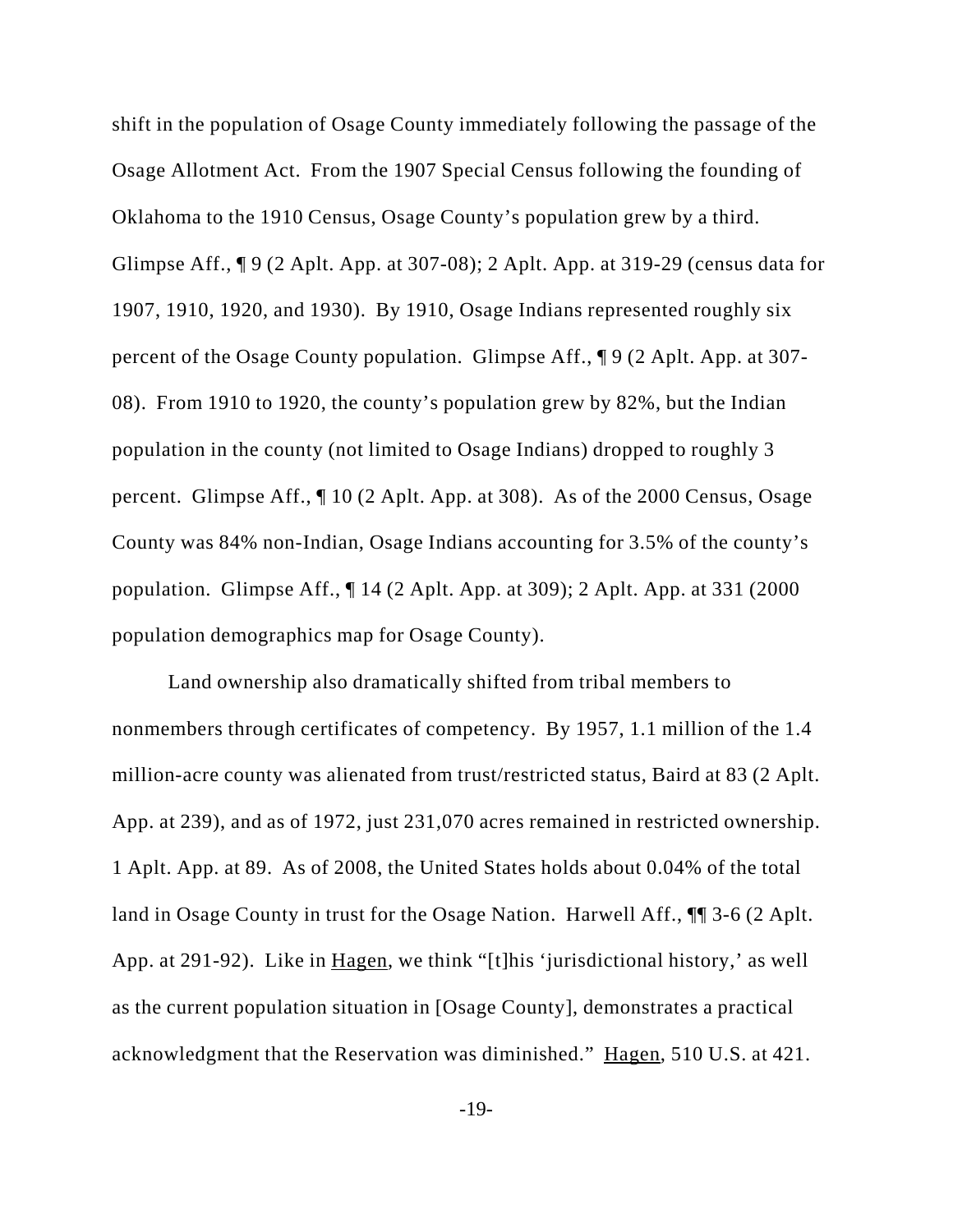We conclude that the Osage reservation has been disestablished by

Congress.<sup>1</sup> As a result, we need not reach whether tribal members who reside and earn income on fee lands located within the geographic boundaries of a reservation are exempt from state income tax. We also need not address the district court's application of laches to this case, although we note that the Nation concedes that Oklahoma has had a "long-standing practice of asserting jurisdiction" in Osage County. 2 Aplt. App. at 356. "[T]he longstanding assumption of jurisdiction by the State over an area that is [predominantly] non-Indian, both in population and in land use, may create justifiable expectations" that "merit heavy weight." City of Sherrill, 544 U.S. at 215-16 (internal quotation marks and citations omitted) (applying laches, acquiescence, and impossibility to preclude the Oneida Indian Nation's requested relief).

<sup>&</sup>lt;sup>1</sup> In reaching this conclusion, we have also carefully considered the other arguments raised by the Nation including: (1) that tribal, federal, and state sovereign authorities currently co-exist within the reservation's boundaries, Aplt. Br. at 19, 33-34; (2) that the district court improperly relied on judicial statements involving other tribes and reservations in Oklahoma, Aplt. Br. at 24; (3) that the district court improperly relied on "modern academic commentary of historians and demographers, post hoc commentary which has little probative value" and "is not subject to the legal standards applied by the Supreme Court," Aplt. Reply Br. at 11-12, Aplt. Br. at 24; (4) that the district court placed undue reliance on modern-day demographics, Aplt. Br. at 41-42; and (5) that the Defendants' 2000 census data is misleading and underrepresents the Osage, Aplt. Reply Br. at 16- 17. To the extent these arguments are not subsumed by our analysis, we are not persuaded.